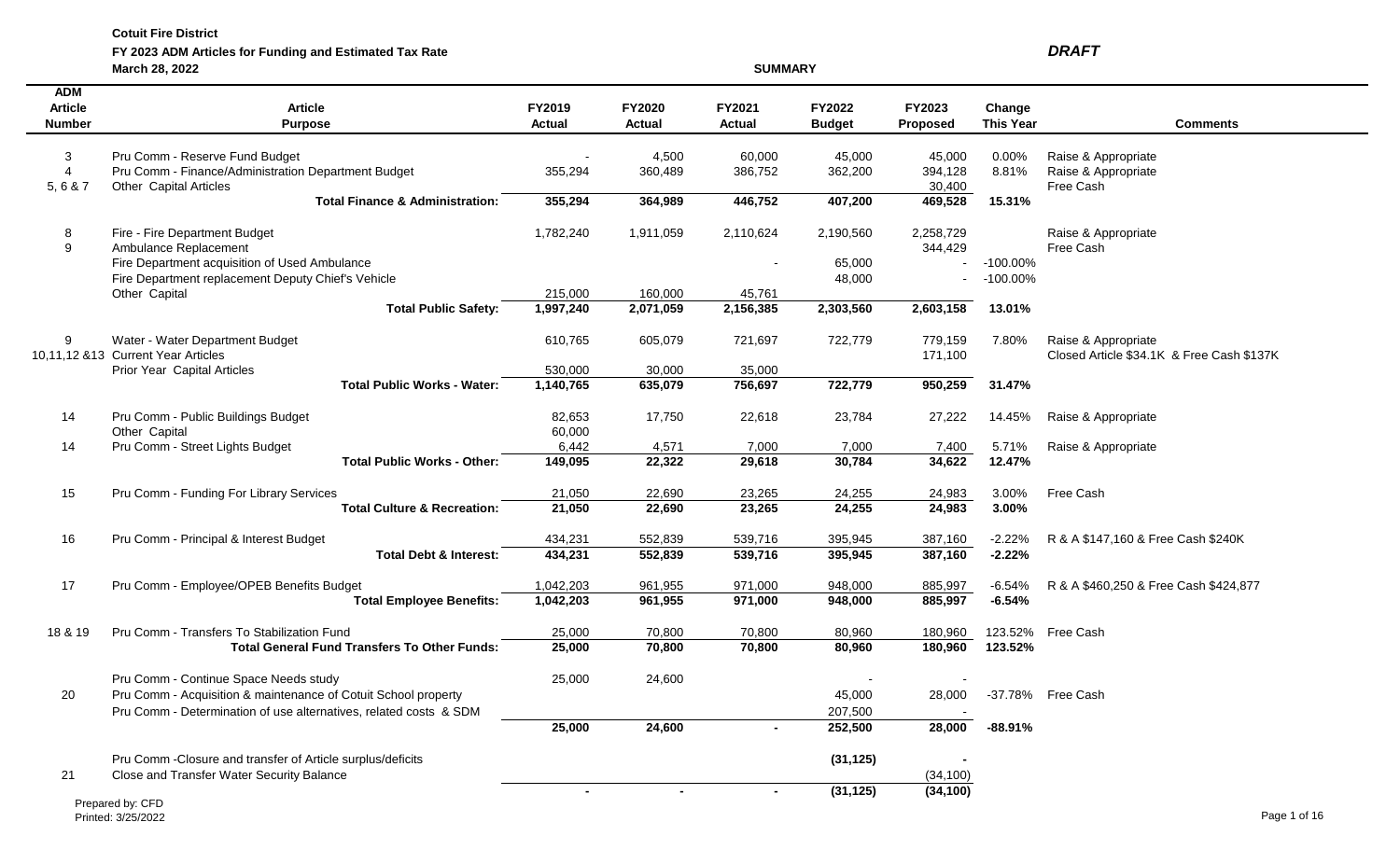**FY 2023 ADM Articles for Funding and Estimated Tax Rate** *DRAFT*

|                                               | March 28, 2022                                    |                         |                         | <b>SUMMARY</b>          |                         |                           |                            |                 |          |
|-----------------------------------------------|---------------------------------------------------|-------------------------|-------------------------|-------------------------|-------------------------|---------------------------|----------------------------|-----------------|----------|
| <b>ADM</b><br><b>Article</b><br><b>Number</b> | <b>Article</b><br><b>Purpose</b>                  | FY2019<br><b>Actual</b> | FY2020<br><b>Actual</b> | FY2021<br><b>Actual</b> | FY2022<br><b>Budget</b> | FY2023<br><b>Proposed</b> | Change<br><b>This Year</b> | <b>Comments</b> |          |
|                                               | TOTALS:                                           | 5,164,878               | 4,701,733               | 4,994,233               | 5,134,858               | 5,530,567                 | 7.71%                      |                 |          |
|                                               | <b>Total Original ADM Appropriations:</b>         | 5,164,878               | 4,701,733               | 4,994,233               | 5,134,858               | 5,530,567                 | 7.71%                      |                 |          |
|                                               | Via Recap - Allowance For Abatements & Exemptions | 32,949                  | 30,000                  | 30,000                  | 15,825                  | 16,000                    | 1.10%                      |                 |          |
|                                               | <b>Total Recap Amount To Be Provided:</b>         | 5,197,827               | 4,731,733               | 5,024,233               | 5,150,684               | 5,546,567                 | 7.69%                      |                 |          |
|                                               | <b>FUNDING SOURCES</b>                            |                         |                         |                         |                         |                           |                            |                 |          |
|                                               | Tax Levy                                          | 3,472,748               | 3,589,408               | 3,141,567               | 3,023,113               | 3,018,639                 | $-0.15%$                   |                 |          |
|                                               | Ambulance & Other                                 | 217,617                 | 217,617                 | 247,327                 | 246,056                 | 246,056                   | 0.00%                      |                 |          |
|                                               | <b>Water Rev</b>                                  | 469,412                 | 620,108                 | 985,000                 | 1,125,000               | 1,125,000                 | 0.00%                      |                 |          |
|                                               | Free Cash                                         | 356,050                 | 280,000                 | 647,826                 | 756,515                 | 1,156,872                 | 52.92%                     |                 | 97,457   |
|                                               | <b>Transfer from Stabilization/OPEB Trust</b>     | 120,000                 |                         |                         |                         |                           |                            |                 |          |
|                                               | Other Sources Of Funds - Budget Transfers         |                         | 24,600                  | 2,513                   |                         |                           |                            |                 |          |
|                                               | Debt Funding                                      | 562,000                 |                         |                         |                         |                           |                            |                 |          |
|                                               | <b>Total Recap Amounts Provided:</b>              | 5,197,827               | 4,731,733               | 5,024,233               | 5,150,684               | 5,546,567                 | $-7.69%$                   |                 |          |
|                                               | <b>Annual Appropriation Increase/(Decrease):</b>  | $-9.83%$                | 8.97%                   | $-6.22%$                | $-2.82%$                | 7.69%                     |                            |                 | $-0.44%$ |
|                                               | <b>ESTIMATED TAX IMPACT</b>                       |                         |                         |                         |                         |                           |                            |                 |          |
|                                               | Annual Tax Levy Impact:                           | 8.97%                   | 3.36%                   | $-12.48%$               | $-15.78%$               | $-3.91%$                  |                            |                 | $-3.97%$ |
|                                               | Valuation                                         | 1,459,243,390           | 1,533,935,404           | 1,619,364,498           | 1,778,302,404           | 1,778,302,404             |                            |                 |          |
|                                               | <b>Tax Rate</b>                                   | \$2.38                  | \$2.34                  | \$1.94                  | \$1.70                  | \$1.70                    | $-0.15%$                   |                 | \$2.01   |
|                                               | Average House value                               | 580,246                 | 612,386                 | 612,386                 | 612,386                 | 612,386                   |                            |                 |          |
|                                               | Tax per house                                     | \$1,380.99              | \$1,432.98              | \$1,188.03              | \$1,041.06              | \$1,039.52                | $-0.15%$                   |                 |          |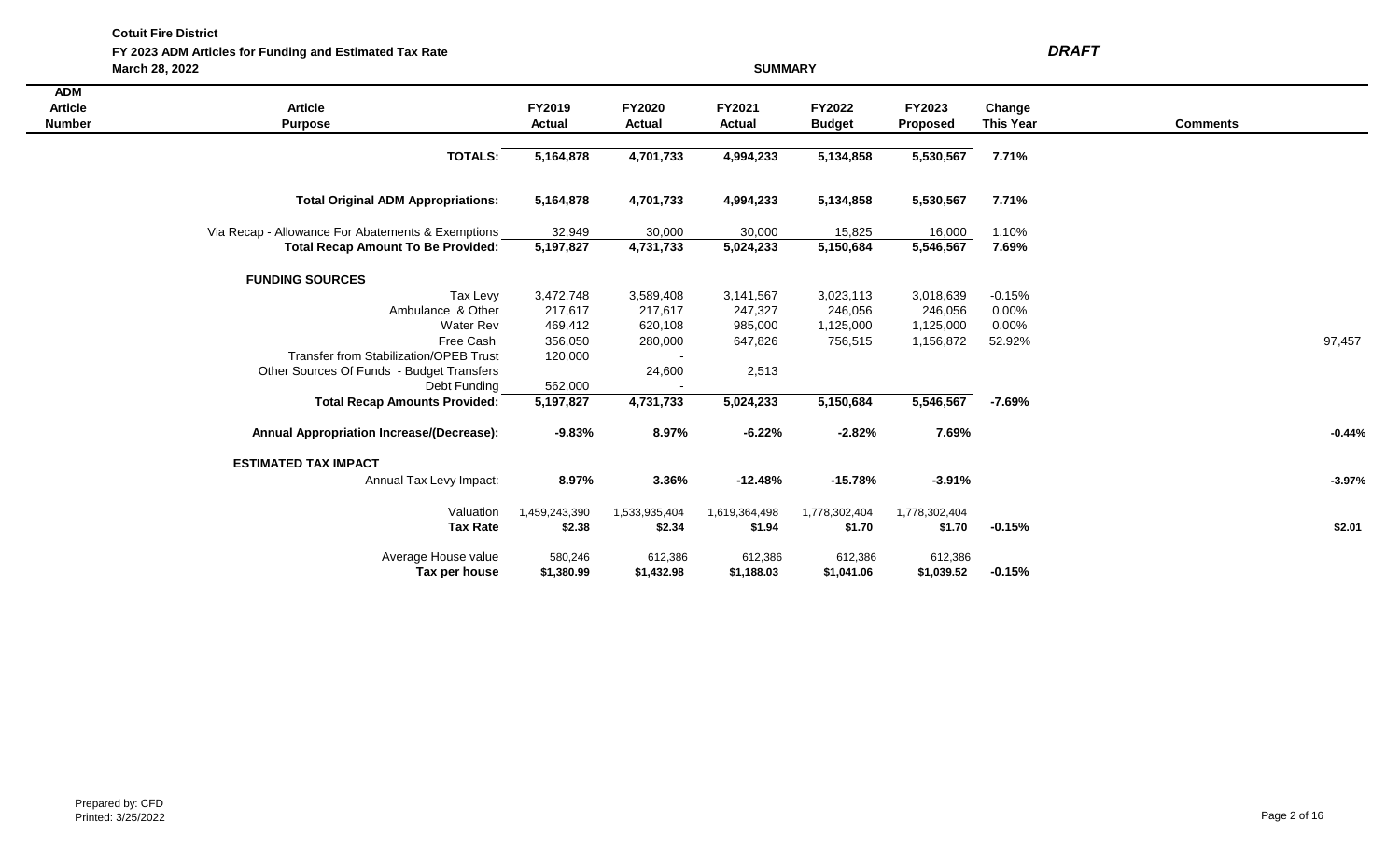# **Cotuit Fire District FY 2023 ADM Articles for Funding and Estimated Tax Rate** *DRAFT* **March 28, 2022**

|                   | <b>Prudential Committee</b>              | <b>ARTICLE 3</b>         |                        |                        |                               |                          |                     |          |
|-------------------|------------------------------------------|--------------------------|------------------------|------------------------|-------------------------------|--------------------------|---------------------|----------|
| Article<br>Number | <b>Account Title</b>                     | <b>FY 19</b><br>Actual   | <b>FY 20</b><br>Actual | <b>FY 21</b><br>Actual | <b>FY 22</b><br><b>Budget</b> | <b>FY 23</b><br>Proposed | Change<br>This Year | Comments |
|                   | Reserve Fund                             | $\overline{\phantom{0}}$ | 4,500.00               | 60,000.00              | 45,000.00                     | 45,000.00                | $0.00\%$            |          |
|                   | <b>Total Reserve Fund Appropriation:</b> | $\blacksquare$           | 4,500.00               | 60,000.00              | 45,000.00                     | 45,000.00                | 0.00%               |          |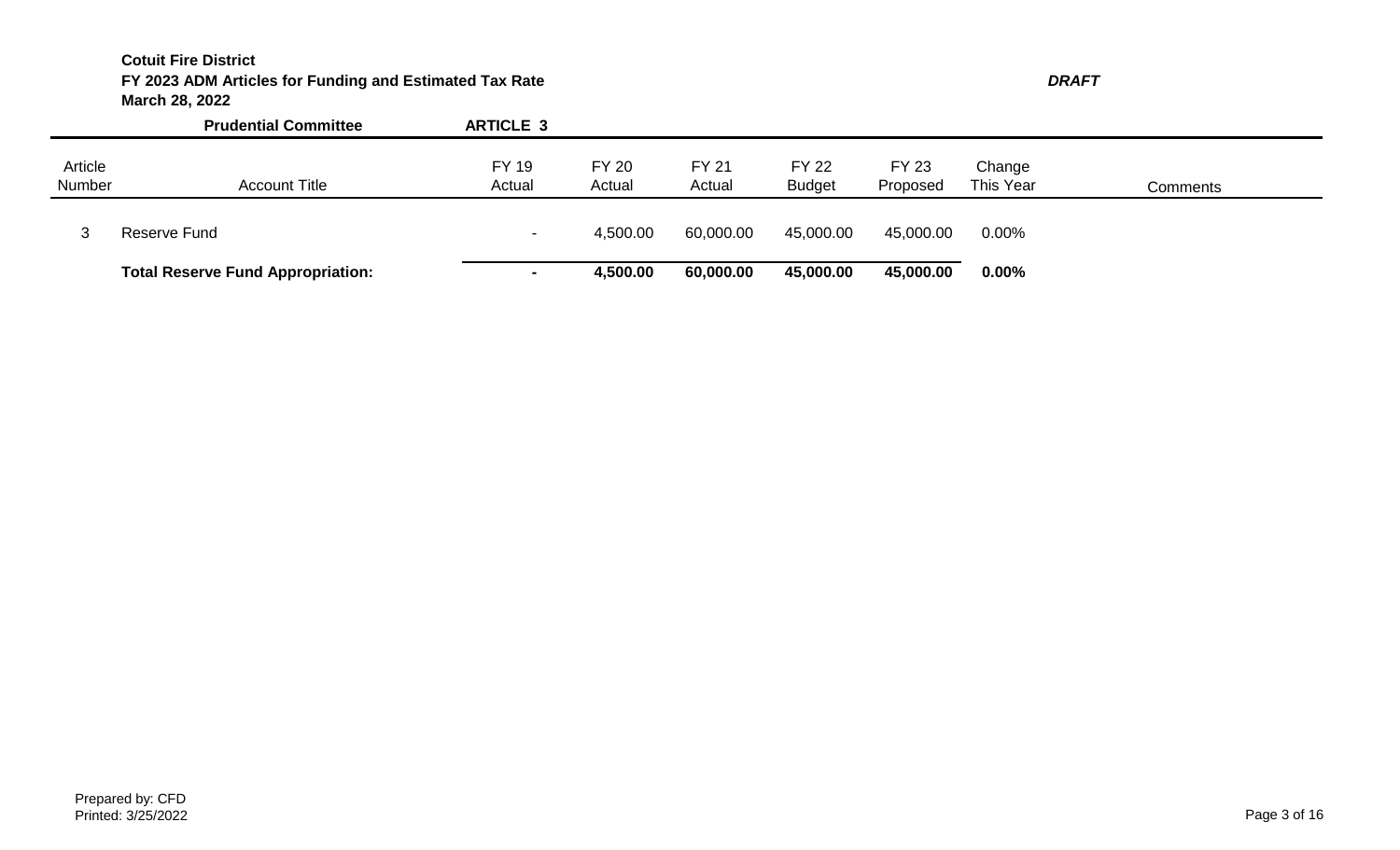## **FY 2023 ADM Articles for Funding and Estimated Tax Rate** *DRAFT* **March 28, 2022**

|         | <b>Finance Department</b>                         |              | <b>ARTICLE 4, 5,6 &amp; 7</b> |              |              |               |                |             |                                        |
|---------|---------------------------------------------------|--------------|-------------------------------|--------------|--------------|---------------|----------------|-------------|----------------------------------------|
| Article |                                                   | <b>FY 18</b> | FY 19                         | <b>FY 20</b> | <b>FY 21</b> | <b>FY 22</b>  | FY 23          | Change      |                                        |
| Number  | <b>Account Title</b>                              | Actual       | Actual                        | Actual       | Actual       | <b>Budget</b> | Proposed       | This Year   | Comments                               |
|         |                                                   |              |                               |              |              |               |                |             |                                        |
|         | Salary & Wages Elected Officials                  | 11,312.49    | 11,520.73                     | 11,500.00    | 11,500.00    | 11,500.00     | 11,500.00      | 0.00%       |                                        |
|         | Salary & Wages District Clerk                     | 2,800.00     | 2,800.00                      | 2,800.00     | 2,800.00     | 3,550.00      | 3,550.00       | 0.00%       |                                        |
|         | Salary & Wages Treasury                           | 80,070.86    | 75,994.46                     | 88,725.86    | 84,441.00    | 87,500.09     | 94,340.00      | 7.82%       |                                        |
|         | Salary & Wages - PC Staff                         |              | 8,250.00                      |              | 9,156.00     | 8,650.00      |                | 0.00%       | Position eliminated                    |
|         | <b>Total Personnel Services:</b>                  | 94,183.35    | 98,565.19                     | 103,025.86   | 107,897.00   | 111,200.09    | 109,390.00     | $-1.63%$    |                                        |
|         | Telephone                                         | 1,533.40     | 960.06                        | 1,128.53     | 1,200.00     | 1,200.00      | 1,200.00       | 0.00%       |                                        |
|         | <b>Payroll Service</b>                            | 11,998.68    | 10,900.87                     | 8,651.99     | 4,600.00     | 4,600.00      | 4,600.00       | 0.00%       |                                        |
|         | <b>Legal Services</b>                             | 1,330.25     | 8,052.12                      | 6,600.00     | 6,000.00     | 6,000.00      | 6,000.00       | 0.00%       |                                        |
|         | Accounting Services (Audit & actuary)             | 15,300.00    | 20,000.00                     | 13,000.00    | 17,000.00    | 17,000.00     | 17,000.00      | 0.00%       |                                        |
|         | <b>Treasury Services</b>                          | 12,550.00    |                               |              |              |               |                |             |                                        |
|         | <b>Bond Transfer Agent</b>                        | 2,839.38     | 6,869.08                      | 6,762.55     | 6,500.00     |               | $\blacksquare$ |             |                                        |
|         | Web Site Services                                 |              |                               |              | 600.00       | 600.00        | 600.00         | 0.00%       |                                        |
|         | <b>Banking Fees</b>                               |              |                               | 300.00       | 50.00        | 50.00         | 50.00          | 0.00%       |                                        |
|         | Legal Advertisement                               | 3,193.59     | 739.32                        | 1,946.44     | 1,750.00     | 1,750.00      | 1,750.00       | 0.00%       |                                        |
|         | Postage                                           | 664.90       | 556.05                        | 802.35       | 750.00       | 1,400.00      | 1,400.00       | 0.00%       |                                        |
|         | <b>Office Supplies</b>                            | 981.65       | 825.33                        | 475.23       | 1,000.00     | 1,000.00      | 1,000.00       | 0.00%       |                                        |
|         | Computer/Copy Expense                             | 10,021.09    | 5,625.52                      | 8,727.52     | 10,000.00    | 13,600.00     | 14,000.00      | 2.94%       | SN, Vadar, misc.                       |
|         | Dues & Memberships                                | 596.00       | 195.00                        | 95.00        | 190.00       | 190.00        | 190.00         | 0.00%       |                                        |
|         | Insurance - Property and liability                | 93,495.00    | 104,808.00                    | 111,849.00   | 117,500.00   | 123,000.00    | 141,450.00     | 15.00%      | Estimated increase based business news |
|         | Insurance - Workers Comp. & Accident and Sickness | 39,280.00    | 52,011.00                     | 50,840.00    | 52,365.20    | 26,000.00     | 36,888.00      | 41.88%      | Current running rate                   |
|         | Unemployment Insurance                            | 992.00       | $\sim$                        |              | 1,000.00     | 1,000.00      | 5,000.00       | 400.00%     | Extrapolated current year              |
|         | Payroll Taxes                                     | 30,072.83    | 29,909.33                     | 32,478.95    | 37,100.00    | 38,000.00     | 38,000.00      | 0.00%       |                                        |
|         | Employee Assistance Program                       | 3,950.00     | 3,950.00                      | 3,950.00     | 3,950.00     | 4,000.00      | 4,000.00       | 0.00%       |                                        |
|         | Town Admin Services Assessment                    | 6,808.00     | 6,808.00                      | 6,808.00     | 13,600.00    | 7,410.00      | 7,410.00       | 0.00%       |                                        |
|         | Annual Report, Warrant & Budget                   | 339.50       | 1,602.00                      | 1,579.75     | 1,000.00     | 1,500.00      | 1,700.00       | 13.33%      | Level budget just reclass              |
|         | <b>Election Ballot Cost</b>                       | 343.00       |                               | 150.50       | 1,000.00     | 1,000.00      | 1,500.00       | 50.00%      | Level budget just reclass              |
|         | <b>Election Cost</b>                              | 392.50       | 693.00                        | 668.15       | 700.00       | 700.00        |                | $-100.00\%$ |                                        |
|         | Miscellaneous Expense                             | 6,723.23     | 1,664.41                      | 649.30       | 1,000.00     | 1,000.00      | 1,000.00       | 0.00%       |                                        |
|         | Total Other Expenditures: 243,405.00              |              | 256,169.09                    | 257,463.26   | 278,855.20   | 251,000.00    | 284,738.00     | 13.44%      |                                        |
| 4       | <b>TOTAL FY BUDGET: 337,588.35</b>                |              | 354,734.28                    | 360,489.12   | 386,752.20   | 362,200.09    | 394,128.00     | 8.81%       |                                        |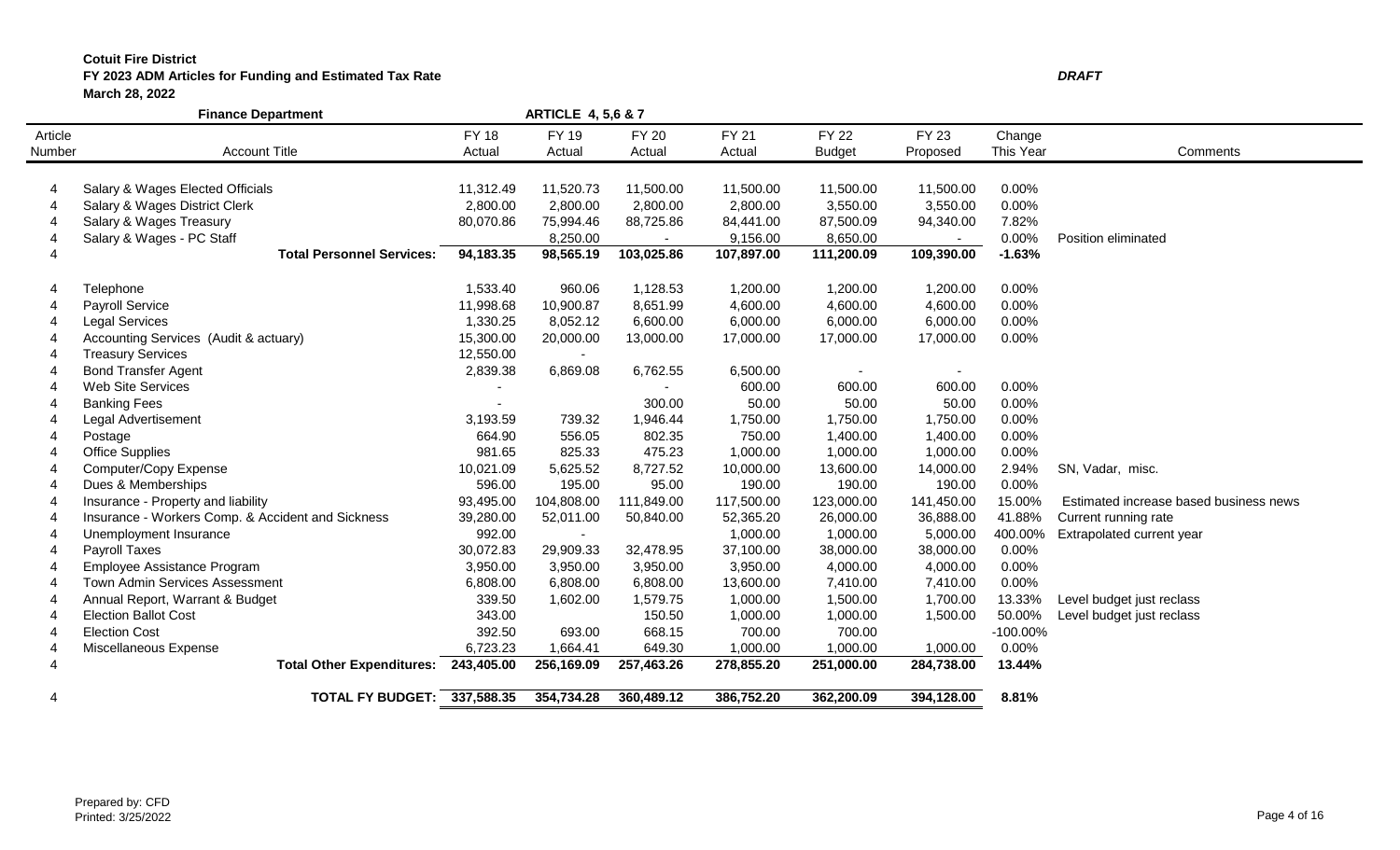# **FY 2023 ADM Articles for Funding and Estimated Tax Rate**

**March 28, 2022**

| DRAFT |
|-------|
|       |
|       |
|       |

|                | <b>Finance Department</b>                       |              | <b>ARTICLE 4, 5,6 &amp; 7</b> |              |              |               |              |           |                                         |
|----------------|-------------------------------------------------|--------------|-------------------------------|--------------|--------------|---------------|--------------|-----------|-----------------------------------------|
| Article        |                                                 | <b>FY 18</b> | FY 19                         | <b>FY 20</b> | <b>FY 21</b> | <b>FY 22</b>  | <b>FY 23</b> | Change    |                                         |
| Number         | <b>Account Title</b>                            | Actual       | Actual                        | Actual       | Actual       | <b>Budget</b> | Proposed     | This Year | Comments                                |
|                | <b>Capital Articles</b>                         |              |                               |              |              |               |              |           |                                         |
| 5              | Start-up Costs of lock-box system               |              |                               |              |              |               | 5,000.00     |           | Start-up Costs of lock-box system       |
| 6              | Computer upgrades & Cyber Security              |              |                               |              |              |               | 8,400.00     |           | Computer upgrades & Cyber Security      |
| $\overline{ }$ | Digitize and shred District Records             |              |                               |              |              |               | 17,000.00    |           |                                         |
|                | Health Insurance Negotiation Mitigation Fund    | 3,000.00     |                               |              |              |               |              |           | Digitized and/or shred District Records |
|                |                                                 |              |                               |              |              |               |              |           |                                         |
|                | Freedom Hall Floor restoration                  |              | 45,000.00                     |              |              |               |              |           |                                         |
|                | Freedom Hall Basement Ceiling                   |              | 15,000.00                     |              |              |               |              |           |                                         |
|                | FY16 invoices to be paid                        |              | 560.00                        |              |              |               |              |           |                                         |
|                | Water System Cost of Service Study              | 25,000.00    |                               |              |              |               |              |           |                                         |
|                | <b>Total Finance Department:</b>                | 28,000.00    | 60,560.00                     |              |              |               | 30,400.00    |           |                                         |
|                |                                                 |              |                               |              |              |               |              |           |                                         |
|                | Labor & Salaries:                               | 94,183.35    | 98,565.19                     | 103,025.86   | 107,897.00   | 111,200.09    | 109,390.00   | $-1.63%$  |                                         |
|                | <b>Maintenance:</b>                             |              |                               |              |              |               |              |           |                                         |
|                | <b>Operations:</b>                              | 236,681.77   | 254,504.68                    | 256,813.96   | 277,855.20   | 250,000.00    | 283,738.00   | 13.50%    |                                         |
|                | <b>Miscellaneous:</b>                           | 6,723.23     | 1,664.41                      | 649.30       | 1,000.00     | 1,000.00      | 1,000.00     | 0.00%     |                                         |
|                | <b>Total Other Expenses:</b>                    | 243,405.00   | 256,169.09                    | 257,463.26   | 278,855.20   | 251,000.00    | 284,738.00   | 13.44%    |                                         |
|                |                                                 |              |                               |              |              |               |              |           |                                         |
|                | <b>Total Finance Dept Budget Appropriations</b> | 337,588.35   | 354,734.28                    | 360,489.12   | 386,752.20   | 362,200.09    | 394,128.00   | 8.81%     |                                         |
|                |                                                 |              |                               |              |              |               |              |           |                                         |
|                | <b>Article &amp; Capital Outlay</b>             | 28,000.00    | 60,560.00                     |              |              |               | 30,400.00    |           |                                         |
|                | <b>Total Finance Department:</b>                | 365,588.35   | 415,294.28                    | 360,489.12   | 386,752.20   | 362,200.09    | 424,528.00   | 17.21%    |                                         |
|                |                                                 |              |                               |              |              |               |              |           |                                         |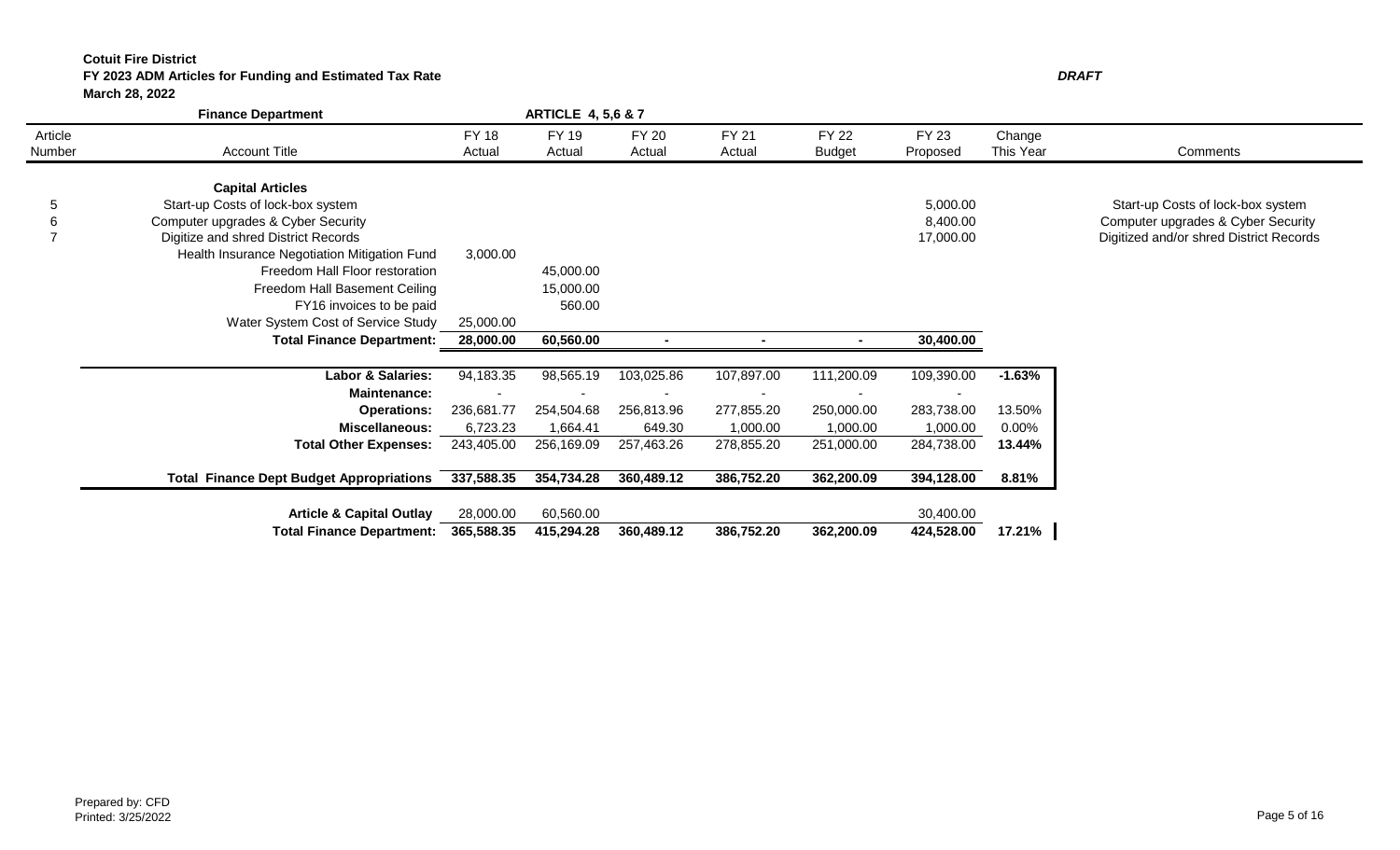|         | <b>FIRE DEPARTMENT</b>               | <b>ARTICLES 8</b> |              |              |               |              |           |          |
|---------|--------------------------------------|-------------------|--------------|--------------|---------------|--------------|-----------|----------|
| Article |                                      | <b>FY 19</b>      | <b>FY 20</b> | <b>FY 21</b> | <b>FY 22</b>  | <b>FY 23</b> | Change    |          |
| Number  | <b>Account Title</b>                 | Actual            | Actual       | Actual       | <b>Budget</b> | Proposed     | This Year | Comments |
| 8       | Salary & Wages - Chief               | 133,288.44        | 136,580.06   | 139,994.00   | 160,465.00    | 162,000.00   | 0.96%     |          |
| 8       | Salary & Wages - Deputy Chief        |                   | 31,847.04    | 115,000.00   | 117,875.00    | 120,000.00   | 1.80%     |          |
| 8       | Salary & Wages - Perm Full Time      | 891,081.67        | 887,614.76   | 908,624.00   | 959,800.00    | 1,006,014.00 | 4.81%     |          |
| 8       | Salary & Wages - Education Incentive | 46,763.60         |              | 45,296.00    | 53,920.00     | 55,087.00    | 2.16%     |          |
| 8       | Salary & Wages - Longevity Pay       | 71,451.85         | 10,050.00    | 11,650.00    | 9,550.00      | 11,050.00    | 15.71%    |          |
| 8       | Salary & Wages - Admin Assist        | 45,306.53         | 37,448.04    |              |               |              |           |          |
| 8       | Salary & Wages - Incident Perm       | 88,524.65         | 29,938.17    | 35,000.00    | 35,000.00     | 36,500.00    | 4.29%     |          |
| 8       | Salary & Wages - EMT Re-cert FT      | 64,921.65         | 19,045.33    | 75,000.00    | 75,000.00     | 75,000.00    | 0.00%     |          |
| 8       | Salary & Wages - Vacation Coverage   | 27,759.29         | 91,050.99    | 110,637.00   | 116,820.00    | 125,248.00   | 7.21%     |          |
| 8       | Salary & Wages - Sick Coverage       | 44,634.52         | 38,959.27    | 100,000.00   | 100,000.00    | 100,000.00   | 0.00%     |          |
| 8       | Salary & Wages - Personal Coverage   | 21,780.73         | 8,916.07     | 30,875.00    | 32,600.00     | 34,159.00    | 4.78%     |          |
| 8       | Salary & Wages - Holiday Pay         | 0.00              | 24,231.50    | 47,898.00    | 49,880.00     | 52,225.00    | 4.70%     |          |
| 8       | Salary & Wages - Full Time Injury    | 699.38            | 157,777.79   | 80,000.00    | 60,000.00     | 60,000.00    | 0.00%     |          |
| 8       | Salary & Wages - Other Union         | 8,450.00          | 278.01       | 2,000.00     | 2,000.00      | 2,000.00     | 0.00%     |          |
| 8       | Salary & Wages - Emergency Labor     | 38,645.40         | 0.00         | 25,000.00    | 25,000.00     | 25,000.00    | 0.00%     |          |
| 8       | Salary & Wages - Other FT            | 4,467.24          | 74,799.31    | 25,000.00    | 25,000.00     | 25,000.00    | 0.00%     |          |
| 8       | Salary & Wages - EMS Officer         |                   | 3,015.32     | 10,000.00    | 10,000.00     | 10,000.00    | 0.00%     |          |
| 8       | Salary & Wages - COVID shift costs   |                   | 75,140.58    |              |               |              |           |          |
| 8       | <b>Total Personnel Services:</b>     | 1,487,774.95      | 1,626,692.24 | 1,761,974.00 | 1,832,910.00  | 1,899,283.00 | 3.62%     |          |
| 8       | Electricity                          | 9,722.14          | 9,071.75     | 14,000.00    | 14,000.00     | 17,000.00    | 21.43%    |          |
| 8       | Heating                              | 4,580.15          | 4,065.98     | 6,550.00     | 6,550.00      | 10,000.00    | 52.67%    |          |
| 8       | Gasoline/Diesel                      | 10,424.99         | 8,616.41     | 12,000.00    | 12,000.00     | 15,000.00    | 25.00%    |          |
| 8       | Repairs/Maint - Buildings            | 38,566.13         | 11,673.39    | 17,000.00    | 17,000.00     | 17,510.00    | 3.00%     |          |
| 8       | Repairs/Maint - Grounds              | 1,147.29          | 1,462.44     | 3,500.00     | 3,500.00      | 3,500.00     | 0.00%     |          |
| 8       | Repairs/Maint - Vehicles             | 23,436.59         | 18,866.19    | 26,000.00    | 26,000.00     | 26,780.00    | 3.00%     |          |
| 8       | Repairs/Maint - Radio Equip          | 6,665.43          | 1,225.54     | 5,000.00     | 5,000.00      | 5,150.00     | 3.00%     |          |
| 8       | Maint - Protective Clothing          | 7,543.48          | 21,427.15    | 14,000.00    | 14,000.00     | 14,420.00    | 3.00%     |          |
| 8       | Maint - Uniforms FT                  | 8,014.80          | 11,406.52    | 12,000.00    | 12,000.00     | 12,360.00    | 3.00%     |          |
| 8       | Telephone                            | 2,769.12          | 2,911.30     | 3,500.00     | 3,500.00      | 3,605.00     | 3.00%     |          |
| 8       | 911 Dispatch                         | 36,634.67         | 37,534.67    | 37,500.00    | 37,500.00     | 37,500.00    | 0.00%     |          |
| 8       | Telephone Lines - Other              | 3,043.78          | 3,731.38     | 4,500.00     | 4,500.00      | 4,635.00     | 3.00%     |          |
| 8       | <b>Legal Services</b>                | 11,383.00         | 9,863.56     | 46,000.00    | 35,000.00     | 30,000.00    | $-14.29%$ |          |
| 8       | <b>Professional Services</b>         |                   |              |              | 20,000.00     | 15,000.00    | $-25.00%$ |          |
| 8       | Ambulance Billing                    | 10,049.75         | 9,777.41     | 12,000.00    | 12,000.00     | 12,360.00    | 3.00%     |          |
| 8       | <b>CMED Fees</b>                     | 2,152.65          | 2,292.48     | 4,000.00     | 4,000.00      | 4,000.00     | 0.00%     |          |
| 8       | Physicals/PAT                        | 750.00            | 1,807.22     | 3,400.00     | 3,400.00      | 3,400.00     | 0.00%     |          |
| 8       | Administrative Expense               | 23,762.37         | 16,820.44    | 18,000.00    | 18,000.00     | 15,000.00    | $-16.67%$ |          |
| 8       | <b>Office Supplies</b>               | 2,087.58          | 2,509.02     | 3,500.00     | 3,500.00      | 3,605.00     | 3.00%     |          |
| 8       | <b>Fire/Rescue Equipment</b>         | 8,039.60          | 12,108.91    | 10,000.00    | 10,000.00     | 10,300.00    | 3.00%     |          |
| 8       | <b>Building Supplies/Equipment</b>   | 10,878.57         | 5,898.05     | 8,000.00     | 8,000.00      | 8,240.00     | 3.00%     |          |
| 8       | Ambulance Supplies/Equipment         | 22,454.64         | 49,872.06    | 38,500.00    | 38,500.00     | 39,655.00    | 3.00%     |          |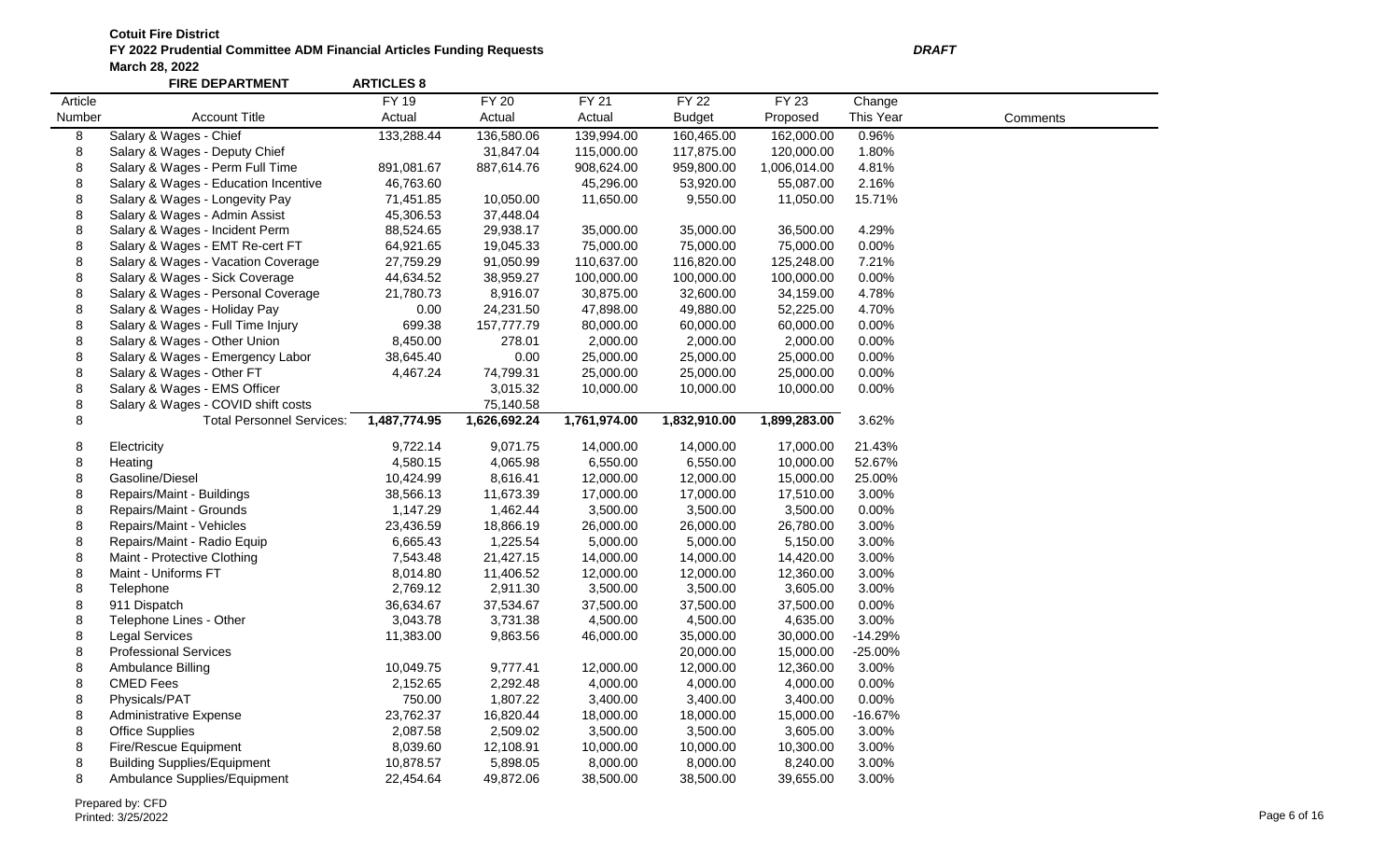**FIRE DEPARTMENT ARTICLES 8** Article Number Account Title FY 19 Actual FY 20 Actual FY 21 Actual FY 22 Budget FY 23 Proposed **Change** This Year Comments 8 Dues & Memberships 1,107.45 700.00 2,500.00 2,500.00 2,500.00 0.00% 8 Training & Education 26,128.01 17,405.15 22,000.00 22,000.00 22,000.00 0.00% 8 Fire Prevention Education 895.04 13.00 1,200.00 1,200.00 1,236.00 3.00% 8 Information Technologies 22,227.76 23,306.73 23,000.00 23,000.00 23,690.00 3.00% 8 Miscellaneous Expense 0.00 0.00 1,000.00 1,000.00 1,000.00 0.00% 8 Total Other Expenditures: 294,464.99 284,366.75 348,650.00 357,650.00 359,446.00 0.50% 8 **TOTAL FY BUDGET: 1,782,239.94 1,911,058.99 2,110,624.00 2,190,560.00 2,258,729.00 3.11% Capital Articles 215,000.00 160,000.00 45,000.00 113,000.00 344,429.00** Ambulance Replacement 344,429.00 Spare Used Ambulance 65,000.00 Deputy replacement SUV 48,000.00 Chief replacement SUV 45,000.00 OSHA Required renovations 100,000.00 Roof Replacement 65,000.00 Parking lot Paving and the contract of the 40,000.00 Scott Air Tanks 60,000.00 60,000.00 Pick-up Truck 60,000.00 Prior Year Articles **Total Fire Department: 215,000.00 160,000.00 45,000.00 113,000.00 344,429.00 Labor & Salaries: 1,487,774.95 1,626,692.24 1,761,974.00 1,832,910.00 1,899,283.00 3.62% Maintenance: 85,373.72 66,061.23 77,500.00 77,500.00 79,720.00** 2.86% **Operations: 209,091.27 218,305.52 270,150.00 279,150.00 278,726.00** -0.15% **Misc.: - - 1,000.00 1,000.00 1,000.00** 0.00% **Total Other Expenses: 294,464.99 284,366.75 348,650.00 357,650.00 359,446.00** 0.50%

| <b>Article &amp; Capital Outlay</b>   | 215.000.00   | 160.000.00   | 45.000.00    | 113.000.00   | 344.429.00   |        |
|---------------------------------------|--------------|--------------|--------------|--------------|--------------|--------|
| <b>Total Fire Department Funding:</b> | 1.997.239.94 | 2.071.058.99 | 2.155.624.00 | 2.303.560.00 | 2.603.158.00 | 13.01% |

**Total Fire Dept Budget Appropriations 1,782,239.94 1,911,058.99 2,110,624.00 2,190,560.00 2,258,729.00 3.11%**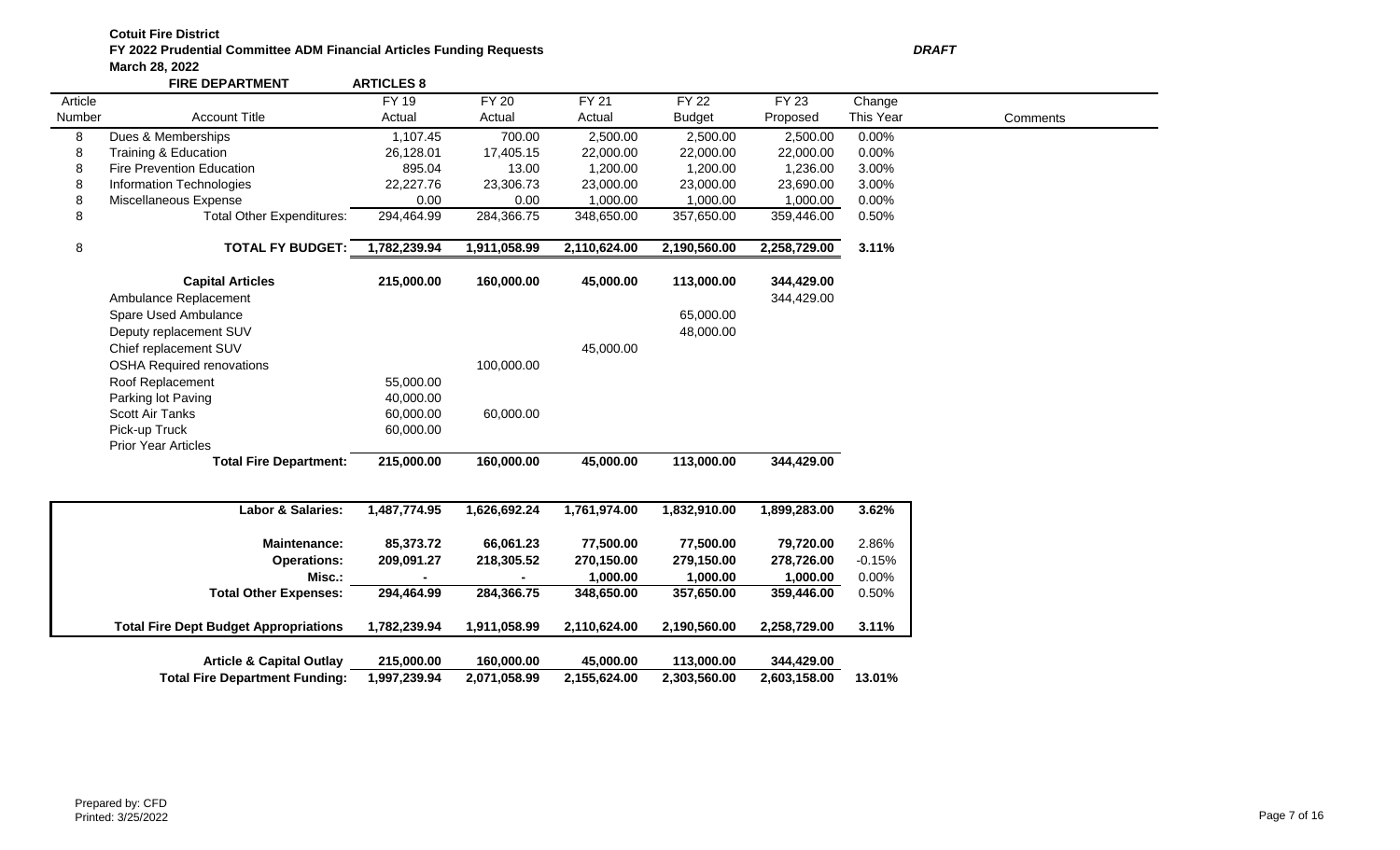## **FY 2022 Prudential Committee ADM Financial Articles Funding Requests** *DRAFT* **March 28, 2022**

|                  | <b>WATER DEPARTMENT</b>              | ARTICLE 9, 10, 11, 12 & 13 |              |              |               |              |           |                                               |
|------------------|--------------------------------------|----------------------------|--------------|--------------|---------------|--------------|-----------|-----------------------------------------------|
| Article          |                                      | FY 19                      | <b>FY 20</b> | <b>FY 21</b> | <b>FY 22</b>  | <b>FY 23</b> | Change    |                                               |
| No.              | <b>Account Title</b>                 | Actual                     | Actual       | Actual       | <b>Budget</b> | Proposed     | This Year | Comments                                      |
|                  |                                      |                            |              |              |               |              |           |                                               |
| 9                | Salary & Wages Superintendent        | 96,999.76                  | 99,910.08    | 102,907.00   | 109,180.00    | 125,622.00   | 15.06%    | COLA & Longevity increases                    |
| $\boldsymbol{9}$ | Sr. Operators & Operator             | 162,924.36                 | 180,529.44   | 190,550.00   | 175,155.00    | 185,382.00   | 5.84%     | <b>COLA &amp; Merit</b>                       |
| $\boldsymbol{9}$ | Salary & Wages Office Manager        | 54,000.00                  | 58,017.28    | 59,740.00    | 63,994.00     | 70,770.00    | 10.59%    | COLA & Merit                                  |
| 9                | Salary & Wages Overtime              | 10,602.54                  | 12,729.90    | 14,600.00    | 15,000.00     | 16,000.00    | 6.67%     | Based on other increases                      |
| 9                | On Call Wages                        | 11,700.00                  | 11,700.00    | 11,700.00    | 11,700.00     | 13,000.00    | 11.11%    | increase to \$250 per week                    |
|                  | <b>Total Personnel Services:</b>     | 324,526.66                 | 362,886.70   | 379,497.00   | 375,029.00    | 410,774.00   | 9.53%     |                                               |
|                  |                                      |                            |              |              |               |              |           |                                               |
| 9                | Electricity                          | 67,505.67                  | 65,779.74    | 73,000.00    | 75,000.00     | 75,000.00    | 0.00%     |                                               |
| $9\,$            | Engineering                          | 37,149.18                  | 11,368.31    | 50,000.00    | 50,000.00     | 50,000.00    | 0.00%     |                                               |
| 9                | Heating                              | 2,464.17                   | 2,748.90     | 2,700.00     | 2,500.00      | 2,750.00     | 10.00%    | Based on projected rates (includes generator) |
| 9                | Gasoline/Diesel                      | 7,880.49                   | 6,899.41     | 10,000.00    | 10,000.00     | 14,000.00    | 40.00%    | Increased fuel costs                          |
| $\boldsymbol{9}$ | Chemicals                            | 13,014.82                  | 20,745.05    | 25,000.00    | 25,000.00     | 27,000.00    | 8.00%     | Anticipated increases - product & delivery    |
| $\boldsymbol{9}$ | Repairs/Maint - Mains                | 7,304.96                   | 15,163.04    | 13,500.00    | 13,500.00     | 18,500.00    | 37.04%    | Vendor increases & infrastructure age         |
| 9                | Repairs/Maint - Stations             | 39,763.55                  | 23,468.65    | 42,000.00    | 40,000.00     | 47,000.00    | 17.50%    | Estimated pump replacement                    |
| 9                | Repairs/Maint - Buildings            | 2,872.40                   | 1,103.15     | 5,000.00     | 5,000.00      | 5,000.00     | 0.00%     |                                               |
| $\boldsymbol{9}$ | Repairs/Maint - Testing              | 5,698.21                   | 3,868.24     | 12,600.00    | 15,000.00     | 15,000.00    | 0.00%     |                                               |
| $\boldsymbol{9}$ | Repairs/Maint - Grounds              | 4,807.00                   | 4,266.00     | 6,800.00     | 8,000.00      | 8,000.00     | 0.00%     |                                               |
| 9                | Repairs/Maint - Vehicles             | 1,879.61                   | 1,928.23     | 3,000.00     | 3,200.00      | 3,500.00     | 9.38%     | Vehicle age & increased maintenance costs     |
| $9\,$            | Uniforms                             | 1,602.00                   | 1,930.95     | 2,000.00     | 2,000.00      | 2,250.00     | 12.50%    |                                               |
| $\boldsymbol{9}$ | Telephone                            | 4,009.12                   | 3,795.91     | 4,100.00     | 3,100.00      | 2,800.00     | $-9.68%$  | Adjusted to estimated actual FY22 expense     |
| $\boldsymbol{9}$ | <b>Consumption Assessment</b>        | 2,259.32                   | 1,731.19     | 2,000.00     | 2,000.00      | 2,335.00     | 16.75%    | Annual usage x \$9.50 per million             |
| 9                | Legal Advertisement                  | 4,003.87                   | 597.76       | 5,000.00     | 5,000.00      | 4,500.00     | $-10.00%$ | Adjusted to estimated actual FY22 expense     |
| $\boldsymbol{9}$ | Postage                              | 2,909.43                   | 5,173.48     | 7,550.00     | 7,500.00      | 6,500.00     | $-13.33%$ | Adjusted to estimated actual FY22 expense     |
| $\boldsymbol{9}$ | Printing                             | 5,427.70                   | 6,602.41     | 7,000.00     | 8,000.00      | 8,000.00     | 0.00%     |                                               |
| 9                | <b>Office Supplies</b>               | 1,086.42                   | 314.25       | 1,000.00     | 1,000.00      | 1,000.00     | 0.00%     |                                               |
| $\boldsymbol{9}$ | Computer/Copy Expense                | 11,837.32                  | 10,384.02    | 8,300.00     | 8,300.00      | 6,800.00     | $-18.07%$ |                                               |
| $\boldsymbol{9}$ | <b>Building Supplies</b>             | 0.00                       | 2,073.60     | 500.00       | 500.00        | 750.00       | 50.00%    | Price increase & added PPE needs              |
| 9                | Tools/Hardware                       | 662.57                     | 1,769.89     | 1,500.00     | 1,500.00      | 1,500.00     | 0.00%     |                                               |
| $\boldsymbol{9}$ | Meter Replacement                    | 16,014.90                  | 6,705.60     | 10,000.00    | 10,000.00     | 10,000.00    | 0.00%     |                                               |
| $\boldsymbol{9}$ | Dues & Licenses                      | 1,916.70                   | 2,063.71     | 2,650.00     | 2,650.00      | 2,200.00     | $-16.98%$ | no backflow re-certs this year                |
| $\boldsymbol{9}$ | Training & Education                 | 2,921.76                   | 250.00       | 4,000.00     | 6,000.00      | 6,000.00     | 0.00%     |                                               |
| $\boldsymbol{9}$ | Miscellaneous Expense - Conservation | 0.00                       | 0.00         | 1,500.00     | 1,500.00      | 1,500.00     | 0.00%     |                                               |
| $9\,$            | <b>Transfer to Capital Fund</b>      | 15,500.00                  | 15,500.00    | 15,500.00    | 15,500.00     | 15,500.00    | 0.00%     |                                               |
| $9\,$            | <b>Service Connections</b>           | 25,747.48                  | 25,960.92    | 26,000.00    | 26,000.00     | 31,000.00    | 19.23%    | Supply & Contractor increases                 |
|                  | <b>Total Other Expenditures:</b>     | 286,238.65                 | 242,192.41   | 342,200.00   | 347,750.00    | 368,385.00   | 5.93%     |                                               |
|                  |                                      |                            |              |              |               |              |           |                                               |
|                  | <b>TOTAL FY BUDGET:</b>              | 610,765.31                 | 605,079.11   | 721,697.00   | 722,779.00    | 779,159.00   | 7.80%     |                                               |
|                  | <b>Capital Articles</b>              |                            |              |              |               |              |           |                                               |
| 10               | Software transition                  |                            |              |              |               | 11,100.00    |           | <b>Closed Article</b>                         |
| 11               | Test Wells (Sites & Consultations)   |                            |              |              |               | 20,000.00    |           | <b>Closed Article</b>                         |

Prepared by: CFD<br>Printed: 3/25/2022 Printed: 3/25/2022 Page 8 of 16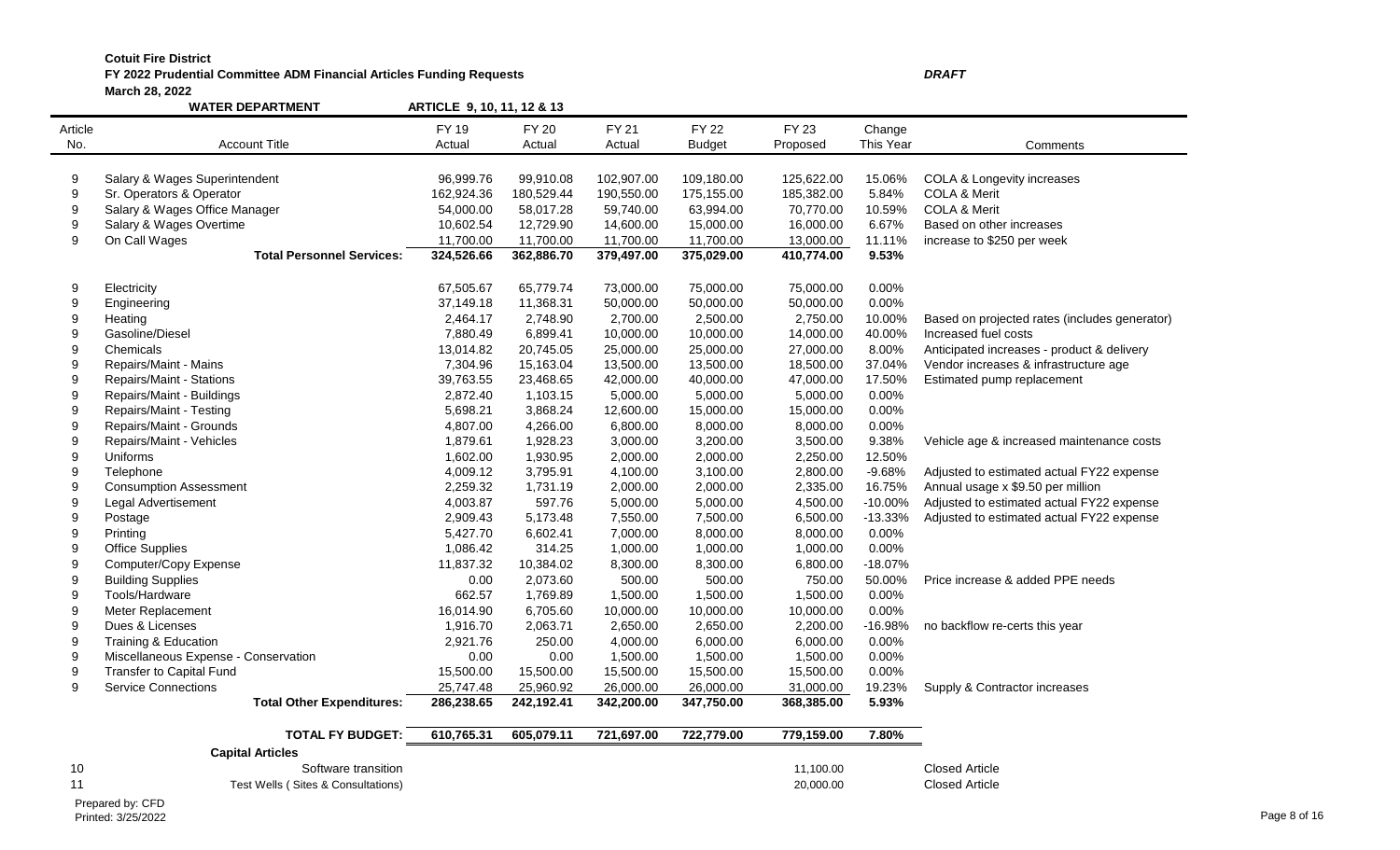### **FY 2022 Prudential Committee ADM Financial Articles Funding Requests** *DRAFT* **March 28, 2022**

|         | <b>WATER DEPARTMENT</b>                          | ARTICLE 9, 10, 11, 12 & 13 |            |            |               |            |           |           |          |
|---------|--------------------------------------------------|----------------------------|------------|------------|---------------|------------|-----------|-----------|----------|
| Article |                                                  | <b>FY 19</b>               | FY 20      | FY 21      | FY 22         | FY 23      | Change    |           |          |
| No.     | <b>Account Title</b>                             | Actual                     | Actual     | Actual     | <b>Budget</b> | Proposed   | This Year |           | Comments |
| 12      | Service Truck Replacement                        |                            |            |            |               | 75,000.00  |           | Free Cash |          |
| 13      | Electrical upgrades at Pump Stations             |                            |            |            |               | 65,000.00  |           | Free Cash |          |
|         | <b>Annual Capital Outlay Articles</b>            |                            |            |            |               |            |           |           |          |
|         | Truck                                            | 60,000.00                  |            | 35,000.00  |               |            |           |           |          |
|         | Security System additional funding               | 470,000.00                 |            |            |               |            |           |           |          |
|         | Chemical System Upgrade                          |                            |            |            |               |            |           |           |          |
|         | Pump Well Treatment                              |                            | 30,000.00  |            |               |            |           |           |          |
|         | <b>Total FY Water Department Appropriations:</b> | 610,765.31                 | 605,079.11 | 756,697.00 | 722,779.00    | 950,259.00 | 31.47%    |           |          |
|         |                                                  |                            |            |            |               |            |           |           |          |
|         | <b>Serv Connections</b>                          | 26,000.00                  | 26,000.00  | 26,000.00  | 26,000.00     | 31,000.00  | 19.23%    |           |          |
|         | <b>Labor &amp; Salaries:</b>                     | 324,526.66                 | 362,886.70 | 379,497.00 | 375,029.00    | 410,774.00 | 9.53%     |           |          |
|         | <b>Maintenance:</b>                              | 62,325.73                  | 49,797.31  | 82,900,00  | 84,700.00     | 97,000.00  | 14.52%    |           |          |
|         | <b>Operations:</b>                               | 196,412.92                 | 164,895.10 | 231,800.00 | 235,550.00    | 238,885.00 | 1.42%     |           |          |
|         | Misc.                                            | 1,500.00                   | 1,500.00   | 1,500.00   | 1,500.00      | 1,500.00   | $0.00\%$  |           |          |
|         | <b>Other Expenses:</b>                           | 260,238.65                 | 216,192.41 | 316,200.00 | 321,750.00    | 337,385.00 | 4.86%     |           |          |
|         | <b>Total Water Dept Budget Appropriations</b>    | 610,765.31                 | 605,079.11 | 721,697.00 | 722,779.00    | 779,159.00 | 7.80%     |           |          |
|         | <b>Capital Outlay</b>                            | 530,000.00                 | 30,000.00  | 35,000.00  | 0.00          | 171,100.00 |           |           |          |
|         | <b>Total Water Department:</b>                   | 1,140,765.31               | 635,079.11 | 756,697.00 | 722,779.00    | 950,259.00 | 31.47%    |           |          |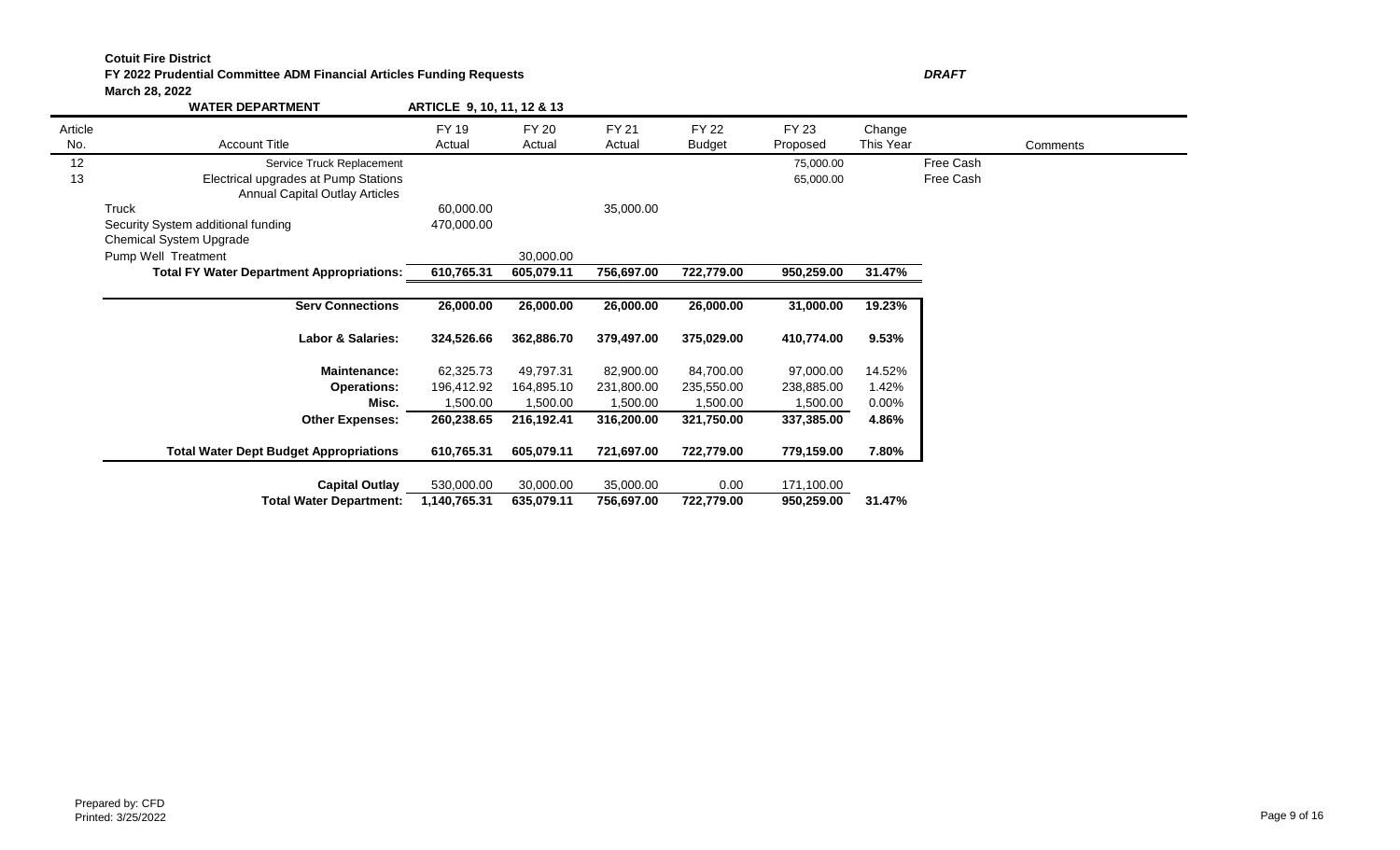## **FY 2022 Prudential Committee ADM Financial Articles Funding Requests** *D* **March 28, 2022**

| ı<br>٠ | ш |
|--------|---|
|        |   |
|        |   |

|         | <b>PUBLIC BUILDINGS</b>                               | <b>ARTICLE 11</b> |              |              |               |              |           |                                    |
|---------|-------------------------------------------------------|-------------------|--------------|--------------|---------------|--------------|-----------|------------------------------------|
| Article |                                                       | <b>FY 19</b>      | <b>FY 20</b> | <b>FY 21</b> | FY 22         | <b>FY 23</b> | Change    |                                    |
| No.     | <b>Account Title</b>                                  | Actual            | Actual       | Actual       | <b>Budget</b> | Proposed     | This Year | Comments                           |
| 11      | Salary & Wages - Part Time                            | 5,315.47          | 3,644.48     | 3,735.51     | 3,759.00      | 3,946.95     | 5.00%     |                                    |
|         | <b>Total Personnel Services:</b>                      | 4,818.00          | 3,644.48     | 3,735.51     | 3,759.00      | 3,946.95     | 5.00%     |                                    |
|         |                                                       |                   |              |              |               |              |           |                                    |
| 11      | Electricity                                           | 1,204.28          | 1,731.97     | 2,000.00     | 2,000.00      | 3,500.00     | 75.00%    |                                    |
| 11      | Water                                                 | 55.80             | 184.00       | 400.00       | 400.00        | 400.00       | 0.00%     |                                    |
| 11      | Heat - Oil/Gas                                        | 2,560.32          | 1,450.70     | 2,400.00     | 2,400.00      | 3,500.00     | 45.83%    | Extrapolated running rate plus 20% |
| 11      | Repairs/Maint - Buildings                             | 4,784.11          | 3,587.58     | 6,000.00     | 7,000.00      | 7,350.00     | 5.00%     |                                    |
| 11      | Repairs/Maint - Grounds                               | 2,790.84          | 3,701.33     | 5,000.00     | 5,000.00      | 5,250.00     | 5.00%     |                                    |
| 11      | Repairs/Maint - HVAC                                  | 622.33            |              | 357.00       | 500.00        | 500.00       | 0.00%     |                                    |
| 11      | Telephone & internet                                  | 697.83            | 1,742.09     | 1,700.00     | 1,700.00      | 1,700.00     | 0.00%     |                                    |
| 11      | Alarm Service                                         | 660.00            | 680.00       | 425.00       | 425.00        | 425.00       | 0.00%     |                                    |
| 11      | <b>Building Supplies</b>                              |                   | 255.19       | 200.00       | 200.00        | 220.00       | 10.00%    |                                    |
| 11      | <b>Custodial Supplies</b>                             | 303.65            | 72.76        | 300.00       | 300.00        | 330.00       | 10.00%    |                                    |
| 11      | Miscellaneous Expense                                 | 90.00             | 700.00       | 100.00       | 100.00        | 100.00       | 0.00%     |                                    |
|         | <b>Total Other Expenditures:</b>                      | 13,859.16         | 14,105.62    | 18,882.00    | 20,025.00     | 23,275.00    | 16.23%    |                                    |
|         | <b>TOTAL FY BUDGET:</b>                               | 22,653.00         | 17,750.10    | 22,617.51    | 23,784.00     | 27,221.95    | 14.45%    |                                    |
|         |                                                       |                   |              |              |               |              |           |                                    |
|         | <b>Capital Outlay Articles</b>                        | 60,000.00         |              |              |               |              |           |                                    |
|         | FY18 Capital Article - Replace floor                  | 45,000.00         |              |              |               |              |           |                                    |
|         | FY18 Capital Article - Basement Ceiling               | 15,000.00         |              |              |               |              |           |                                    |
|         | Space Study                                           |                   |              |              |               |              |           |                                    |
|         | Demo Building                                         |                   |              |              |               |              |           |                                    |
|         | <b>Total District Buildings Budget Appropriations</b> | 82,653.00         | 17,750.10    | 22,617.51    | 23,784.00     | 27,221.95    | $\sim$    |                                    |
|         | Labor & Salaries:                                     | 4,818.00          | 3,644.48     | 3,735.51     | 3,759.00      | 3,946.95     | 5.00%     |                                    |
|         | <b>Maintenance:</b>                                   |                   | 7,288.91     | 11,357.00    | 12,500.00     | 13,100.00    | 4.80%     |                                    |
|         | <b>Operations:</b>                                    |                   | 6,116.71     | 7,425.00     | 7,425.00      | 10,075.00    | 35.69%    |                                    |
|         |                                                       |                   | 700.00       | 100.00       | 100.00        | 100.00       | 0.00%     |                                    |
|         | Misc.:                                                | 90.00             |              |              |               |              |           |                                    |
|         | <b>Other Expenses:</b>                                | 17,835.00         | 14,105.62    | 18,882.00    | 20,025.00     | 23,275.00    | 16.23%    |                                    |
|         | <b>Total District Buildings Budget Appropriations</b> | 22,653.00         | 17,750.10    | 22,617.51    | 23,784.00     | 27,221.95    | 14.45%    |                                    |
|         | <b>Capital Outlay:</b>                                |                   |              |              |               |              |           |                                    |
|         | <b>Total Freedom Hall</b>                             | 22,653.00         | 17,750.10    | 22,617.51    | 23,784.00     | 27,221.95    | 14.45%    |                                    |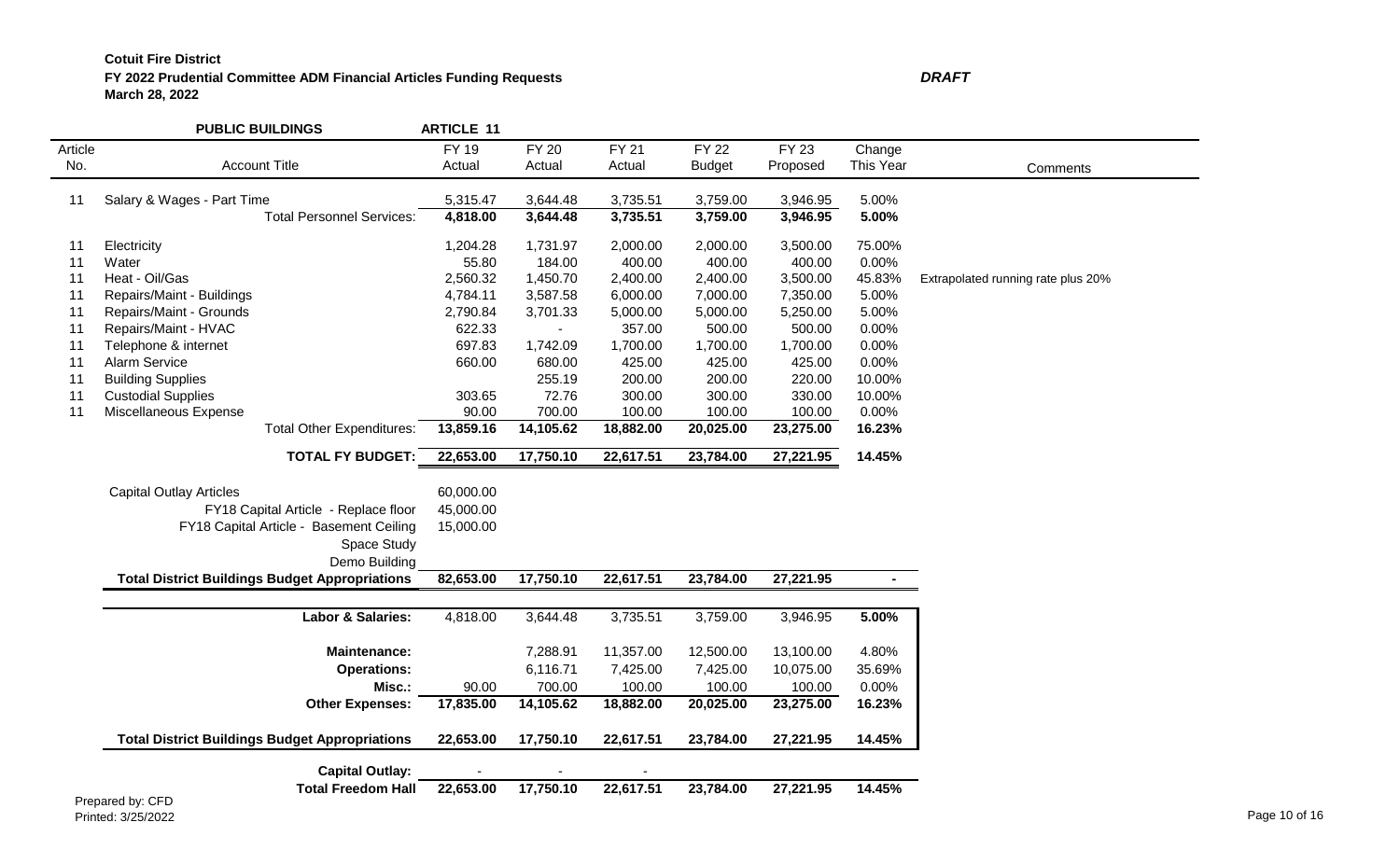|                       | <b>STREET LIGHTS</b>                      | <b>ARTICLE 15</b>      |                        |                        |                               |                          |                     |                                |
|-----------------------|-------------------------------------------|------------------------|------------------------|------------------------|-------------------------------|--------------------------|---------------------|--------------------------------|
| <b>Article</b><br>No. | <b>Account Title</b>                      | <b>FY 19</b><br>Actual | <b>FY 20</b><br>Actual | <b>FY 21</b><br>Actual | <b>FY 22</b><br><b>Budget</b> | <b>FY 23</b><br>Proposed | Change<br>This Year | Comments                       |
| 15                    | <b>Street Lights - Electricity</b>        | 5,331.21               | 4,398.06               | 5,100.00               | 5,100.00                      | 5,500.00                 | 7.84%               | Extrapolated from current year |
| 15                    | Street Lights - Maint                     | 1,111.11               | 173.40                 | 1,900.00               | 1,900.00                      | 00.00, ا                 | $0.00\%$            |                                |
|                       | <b>Total Street Lights Appropriation:</b> | 6,442.32               | 4,571.46               | 7,000.00               | ,000.00                       | 7,400.00                 | 5.71%               |                                |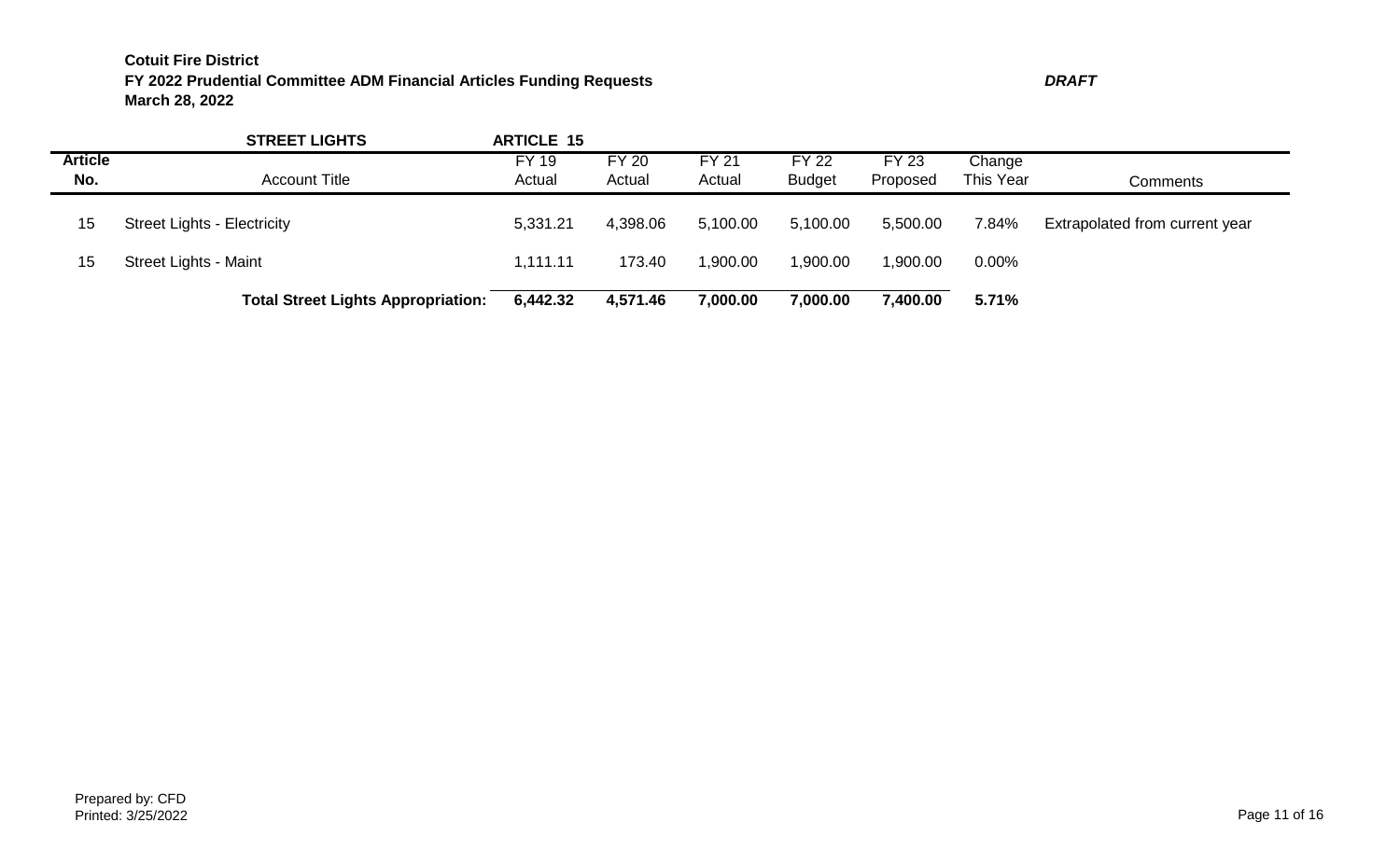**LIBRARY ARTICLE 13** Article No. Account Title FY 19 Actual FY 20 Actual FY 21 Actual FY 22 Budget FY 23 Proposed Change This Year Comments 13 Library Funding 21,050.00 22,690.00 23,265.00 24,255.00 24,982.65 3.00% Place holder estimate **Total Library Appropriation: 21,050.00 22,690.00 23,265.00 24,255.00 24,982.65 3.00%**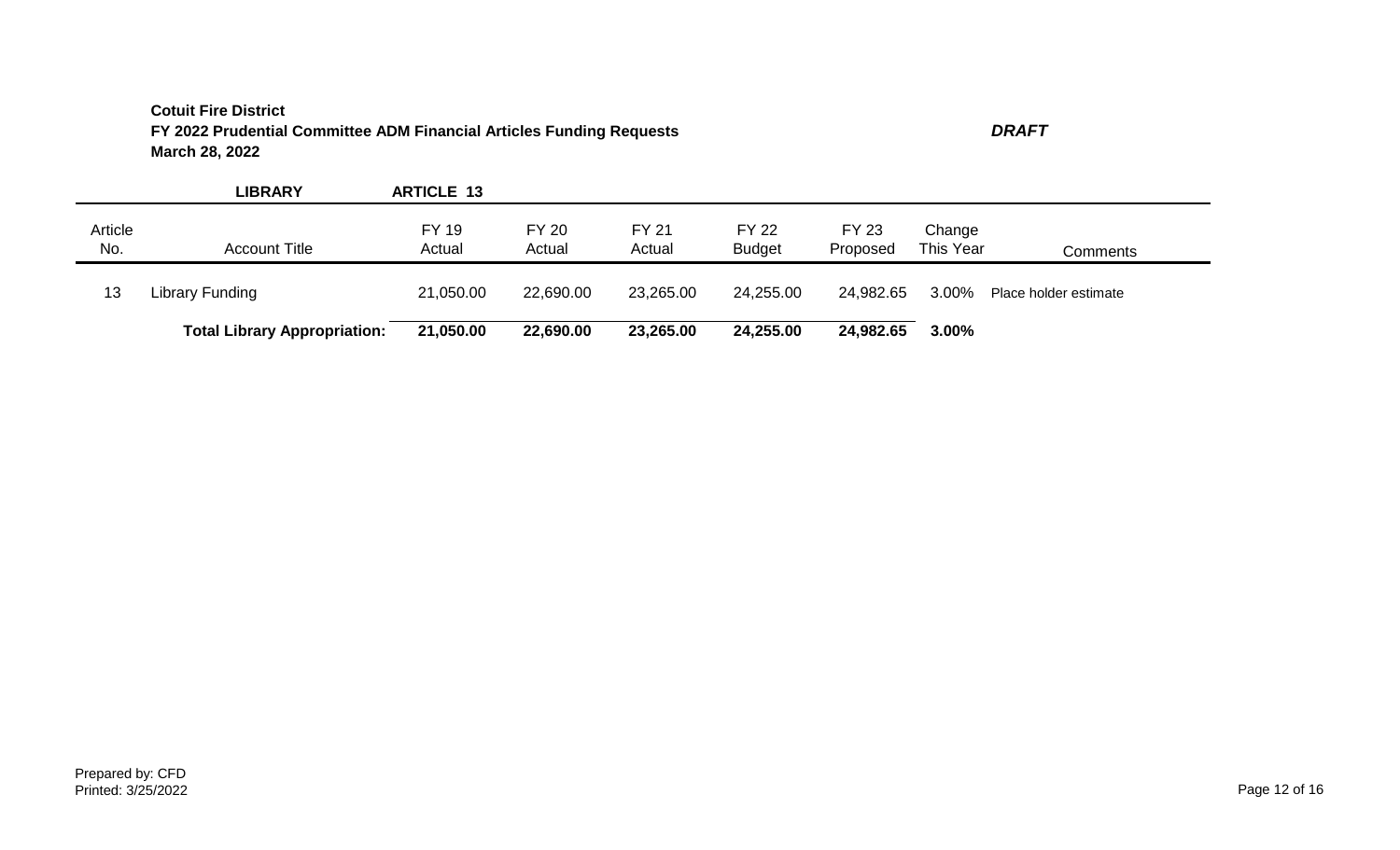**FY 2022 Prudential Committee ADM Financial Articles Funding Requests** *DRAFT* **March 28, 2022**

|                | <b>DISTRICT DEBT SERVICE</b>             | <b>ARTICLE 16</b>        |                          |                          |                               |                          |                     |                                  |
|----------------|------------------------------------------|--------------------------|--------------------------|--------------------------|-------------------------------|--------------------------|---------------------|----------------------------------|
| Article<br>No. | <b>Account Title</b>                     | <b>FY 19</b><br>Actual   | <b>FY 20</b><br>Actual   | <b>FY 21</b><br>Actual   | <b>FY 22</b><br><b>Budget</b> | <b>FY 23</b><br>Proposed | Change<br>This Year | Comments                         |
| 16             | Long Term Debt - Principal (2010)        | 100,000.00               | 100,000.00               | 100,000.00               |                               |                          |                     |                                  |
| 16             | Long Term Debt - Principal (USDA)        | 52,632.00                | 52,632.00                | 52,632.00                | 52,632.00                     | 52,632.00                | 0.00%               | <b>Per Amortization Schedule</b> |
| 16             | Long Term Debt - Principal (2020)        |                          |                          |                          | 230,000.00                    | 240,000.00               | 4.35%               | <b>Per Amortization Schedule</b> |
| 16             | Long Term Debt - Interest (2010)         | 47,999.78                | 43,000.00                | 39,750.00                |                               |                          |                     |                                  |
| 16             | Long Term Debt - Interest (USDA)         | 43,816.00                | 42,632.00                | 41,448.00                | 40,263.00                     | 39,078.00                | $-2.94%$            | <b>Per Amortization Schedule</b> |
| 16             | Long Term Debt - Interest (2020)         |                          |                          |                          | 73,000.00                     | 55,400.00                | $-24.11%$           | Per Amortization Schedule        |
| 16             | Short-Term Debt - Principal              | 180,000.00               | 280,000.00               | 284,500.00               |                               |                          |                     |                                  |
| 16             | Short Term Interest - Note               | 9,782.75                 | 34,575.00                | 21,336.00                |                               |                          |                     |                                  |
| 16             | Short Term Interest - Abatements         |                          |                          | 50.00                    | 50.00                         | 50.00                    | 0.00%               |                                  |
|                | <b>Total Debt Service Appropriation:</b> | 434,230.53               | 552,839.00               | 539,716.00               | 395,945.00                    | 387,160.00               | $-2.22%$            |                                  |
|                |                                          |                          |                          | 278,000.00               | $\sim$                        | 240,000.00               |                     | Free Cash                        |
|                |                                          |                          |                          | 15,125.00                |                               |                          |                     | <b>Closed Articles</b>           |
|                | <b>Total Debt Service Funding:</b>       | 434,230.53<br>434,230.53 | 552,839.00<br>552,839.00 | 246,591.00<br>539,716.00 | 395,945.00<br>395,945.00      | 147,160.00<br>387,160.00 | 62.83%<br>2.22%     | Raise and appropriate            |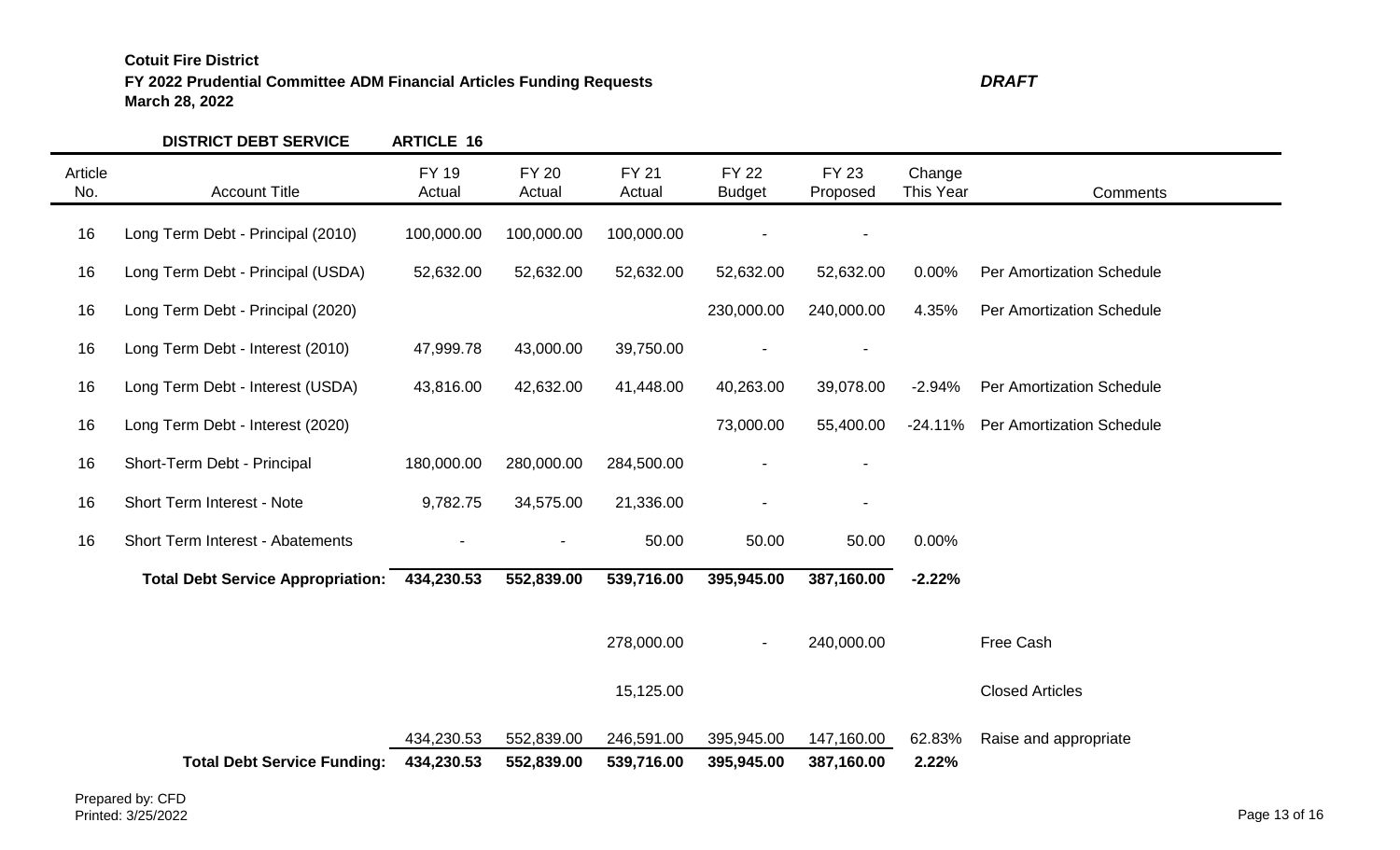## **FY 2022 Prudential Committee ADM Financial Articles Funding Requests** *DRAFT* **March 28, 2022**

|         | <b>EMPLOYEE AND RETIREE BENEFITS</b>                      | <b>ARTICLE 17</b>          |                          |                          |                          |                          |                          |                 |                                                                     |
|---------|-----------------------------------------------------------|----------------------------|--------------------------|--------------------------|--------------------------|--------------------------|--------------------------|-----------------|---------------------------------------------------------------------|
| Article |                                                           | FY 19                      | <b>FY 20</b>             | <b>FY 21</b>             | <b>FY 22</b>             | <b>FY 23</b>             | FY23                     | Change          |                                                                     |
| No.     | <b>Account Title</b>                                      | Actual                     | Actual                   | Actual                   | <b>Budget</b>            | Proposed                 | Proposed                 | This Year       | Comments                                                            |
| 17      | Insurance - Health                                        | 350,507.50                 | 360,750.00               | 338,539.00               | 323,000.00               | 323,000.00               | 362,690.00               | 12.29%          | Per CCMHG plus 1 Family                                             |
| 17      | Insurance - Life                                          | 428.85                     | 500.00                   | 500.00                   | 500.00                   | 500.00                   | 500.00                   | $0.00\%$        |                                                                     |
| 17      | Insurance - Dental                                        | 16,501.50                  | 19,500.00                | 19,500.00                | 19,500.00                | 19,500.00                | 20,685.00                | 6.08%           | Per CCMHG plus one family                                           |
| 17      | Cost of option payment                                    |                            |                          | 41,020.00                | 279.40                   | 42,530.00                | 43,806.00                | 3.00%           | Per CCMHG increase                                                  |
| 17      | <b>Retirement Assessment</b>                              | 299,765.00                 | 327,832.00               | 332,441.00               | 322,870.00               | 322,870.00               | 424,877.00               | 31.59%          | <b>County Assessment</b>                                            |
| 17      | Transfer To OPEB Trust Fund                               | 375,000.00                 | 253,373.00               | 239,000.00               | 239,600.00               | 239,600.00               | 33,439.00                | -86.04%         | ADC \$141,108 less retiree \$107,699                                |
|         | <b>Total Employee and Retiree Benefits Appropriation:</b> | 1,042,202.85               | 961,955.00               | 971,000.00               | 905,749.40               | 948,000.00               | 885,997.00               | -6.54%          |                                                                     |
|         |                                                           | 255,000.00<br>120,000.00   | 100,000.00               | 200,000.00               | 240,000.00               | 240,000.00               | 424,877.00               | -77.03%         | Free Cash - Trans To OPEB Trust<br><b>Transfers From OPEB Trust</b> |
|         | <b>Total Employee and Retiree Benefits Funding:</b>       | 667,202.85<br>1,042,202.85 | 861,955.00<br>961,955.00 | 771,000.00<br>971,000.00 | 665,749.40<br>905,749.40 | 708,000.00<br>948,000.00 | 461,120.00<br>885,997.00 | 34.87%<br>6.54% | Raise & Appropriate                                                 |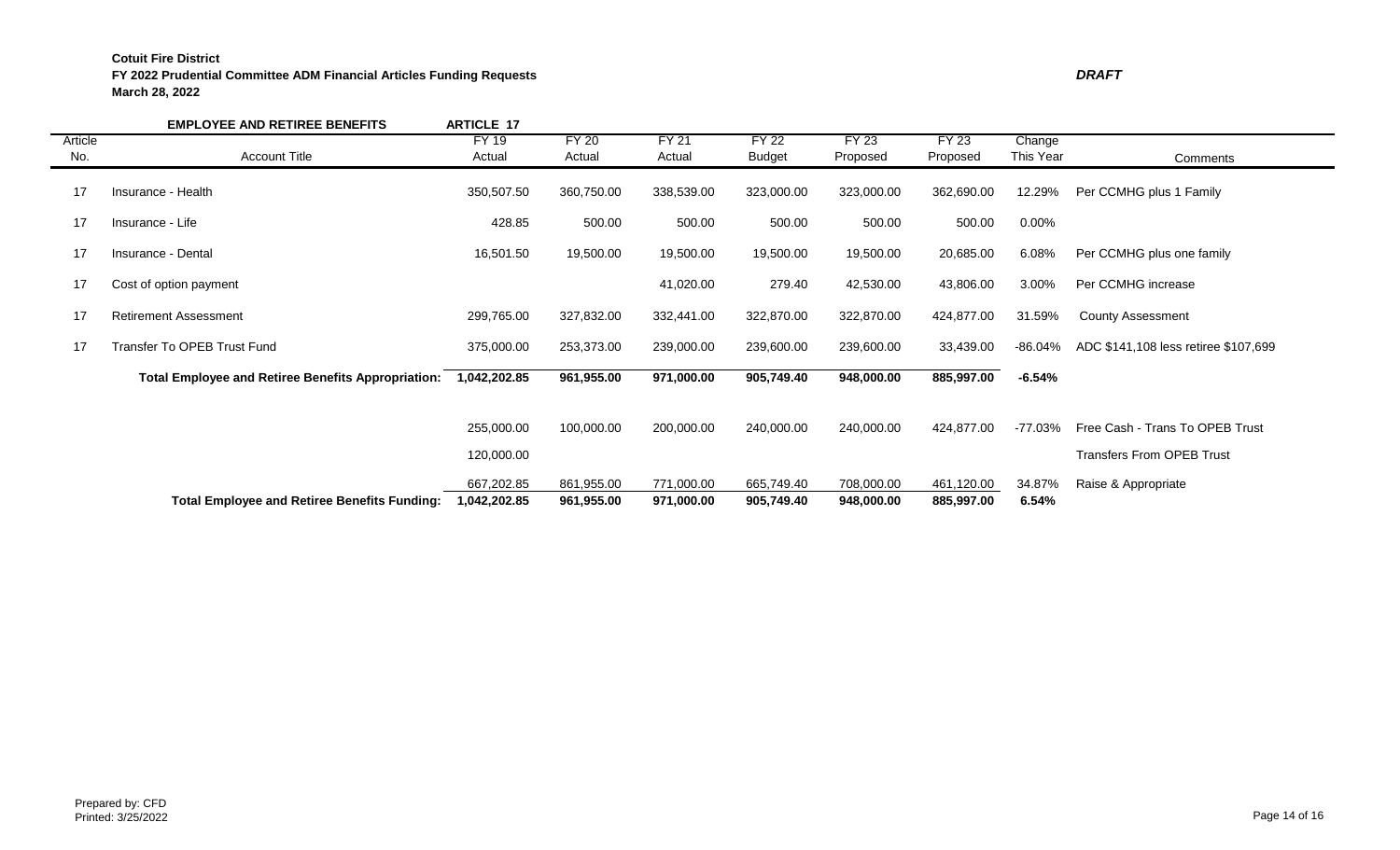|                | <b>STABILIZATION FUNDS</b>                       | <b>Articles 18 &amp; 19</b> |                        |                        |                               |                          |                     |          |
|----------------|--------------------------------------------------|-----------------------------|------------------------|------------------------|-------------------------------|--------------------------|---------------------|----------|
| Article<br>No. | <b>Account Title</b>                             | FY 19<br>Actual             | <b>FY 20</b><br>Actual | <b>FY 21</b><br>Actual | <b>FY 22</b><br><b>Budget</b> | <b>FY 22</b><br>Proposed | Change<br>This Year | Comments |
| 18             | <b>Stabilization Fund Transfer - District</b>    | 25,000.00                   | 25,000.00              | 25,000.00              | 35,000.00                     | 135,000.00               | 400%                |          |
| 19             | <b>Stabilization Fund Transfer - Water</b>       |                             | 45,800.00              | 45,800.00              | 45,960.00                     | 45,960.00                | 0%                  |          |
|                | <b>Total Stabilization Funds Appropriations:</b> | 25,000.00                   | 70,800.00              | 70,800.00              | 80,960.00                     | 180,960.00               | 155.6%              |          |